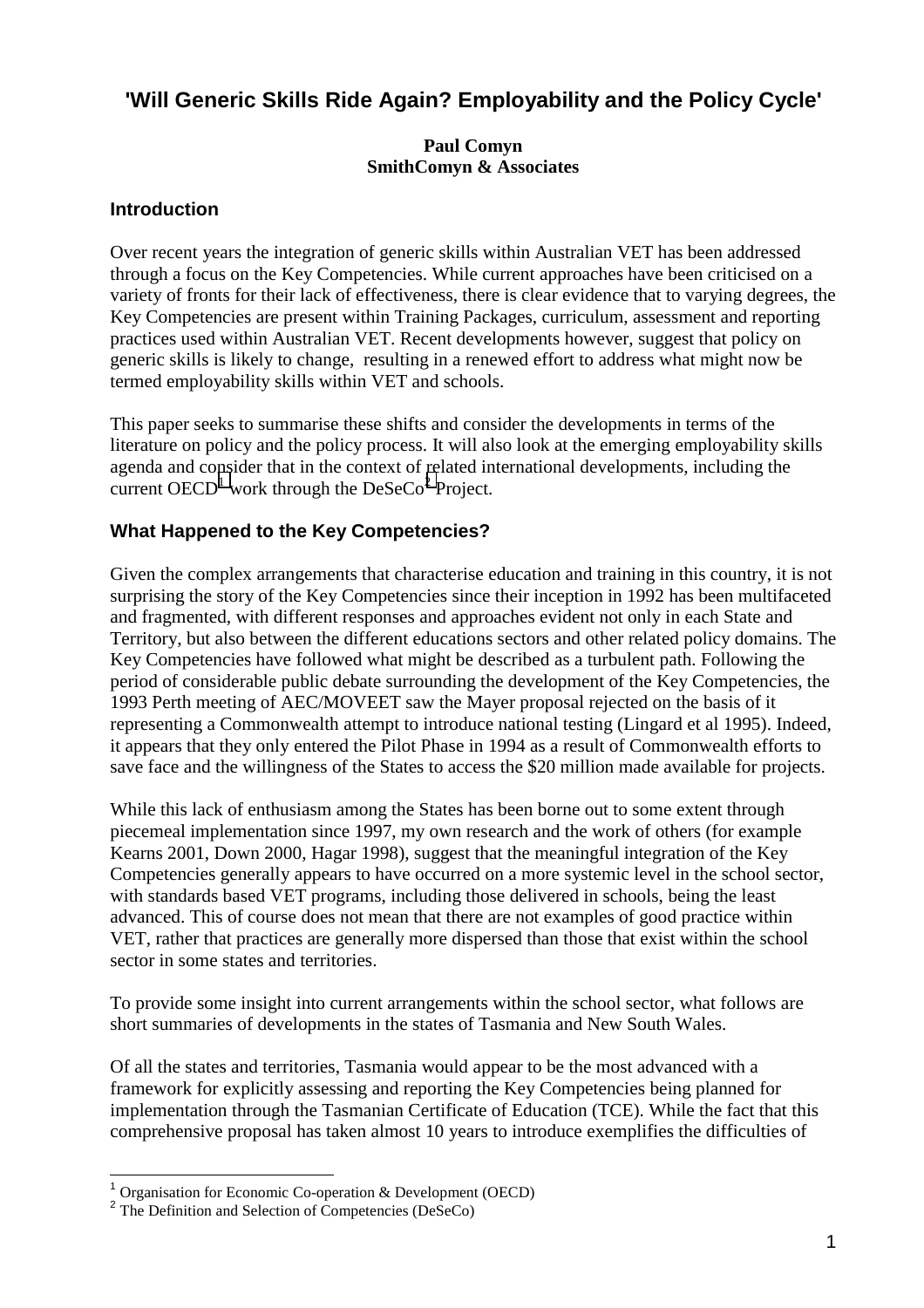affecting change, it also highlights the role that individuals can play in shaping policy and resonates with the work of Yeatman (1998) and her thoughts on policy activism. The CEO of the Tasmanian Secondary Assessment Board (TASSAB) Graham Fish was part of the original Mayer Committee and he developed a proposal in 1993 prior to the Key Competency pilot phase (1994-1997). While that proposal was not acted upon by the Board, it has been suggested that the ground was in some ways prepared by its tabling. The replacement CEO of TASSAB, Malcom Salier, assumed his duties after completing his work as Chairperson of the MCEETYA Schools Task Force Working Group on Key Competencies. His own activism enabled the momentum developed by the pilots in Tasmania to be furthered by additional work funded by DETYA in the form of additional pilots during 1999-2001. While it should be noted that DETYA funded this proposal, it was after the Key Competency pilot phase had been completed when there was an assumption operating within the Department that the Commonwealth had done enough of the running on the Key Competencies and that it was now up to the States to proceed with implementation.

The subsequent \$250,000 project developed a reporting framework that generated assessment criteria against three levels<sup>3</sup> and embedded them within the stages of schooling in Tasmania across Years 9-12. Within that framework, reporting was based on judgements generated by cross discipline groups of teachers. From that further piloting work arose a proposal to introduce a system wide approach to assessing and reporting of Key Competencies. The implementation of that proposal is currently on hold so that it can take account of the outcomes from separate work on cross curricula reporting which is occurring nationally.

Quite a different story has unfolded in NSW where it is arguable that little lasting impact has been achieved. While the Key Competency Pilot Phase was effectively overshadowed in NSW by the review of the HSC, some activism from project staff within the NSW pilot project teams ensured that the Key Competencies were referenced within the various syllabus documents that were produced within the new standards referenced framework. While Key Competency based descriptors were integrated within the syllabus standards, explicit reporting (and thus assessment) was not mandated, and their presence was effectively limited to supplementary reporting undertaken by individual schools. While the best intentions assumed that schools eager to add value to the material they generated would adopt reporting of the achievement of Key Competencies, the lack of an explicit focus from the State Training Agency has meant that this option has not been taken up. Given the issues surrounding the introduction of the new HSC, it is in some ways not surprising that informal advice from staff within the NSW Department of Education & Training (DET) suggests that no public school in NSW reports against the Key Competencies in Years 11 or 12. The cycle of curriculum review is clearly an issue here as the introduction of significant change flowing from the most widespread review of senior secondary school curriculum in NSW for over 40 years meant that the attention and resources of schools was not to be distracted by the Key Competencies. Indeed, given that the final report of the Key Competency Pilot Phase in NSW detailed findings without making recommendations, it is not surprising that the concerns among school representatives surrounding the implications for teacher professional development along with long standing suspicion of competencies, in reality shaped the limited impact that Key Competencies have had within schooling at a systemic level in NSW.

Despite this, it has been acknowledged by senior school system staff in NSW that the Key Competency Pilot Phase in particular stimulated the local debate about competencies in general education, helped give VET some parity of esteem in terms of what was of value to students, and in some ways paved the way for the more comprehensive implementation of VET in schools in

l

 $3$  The levels of A, B & C effectively modified the original Mayer performance levels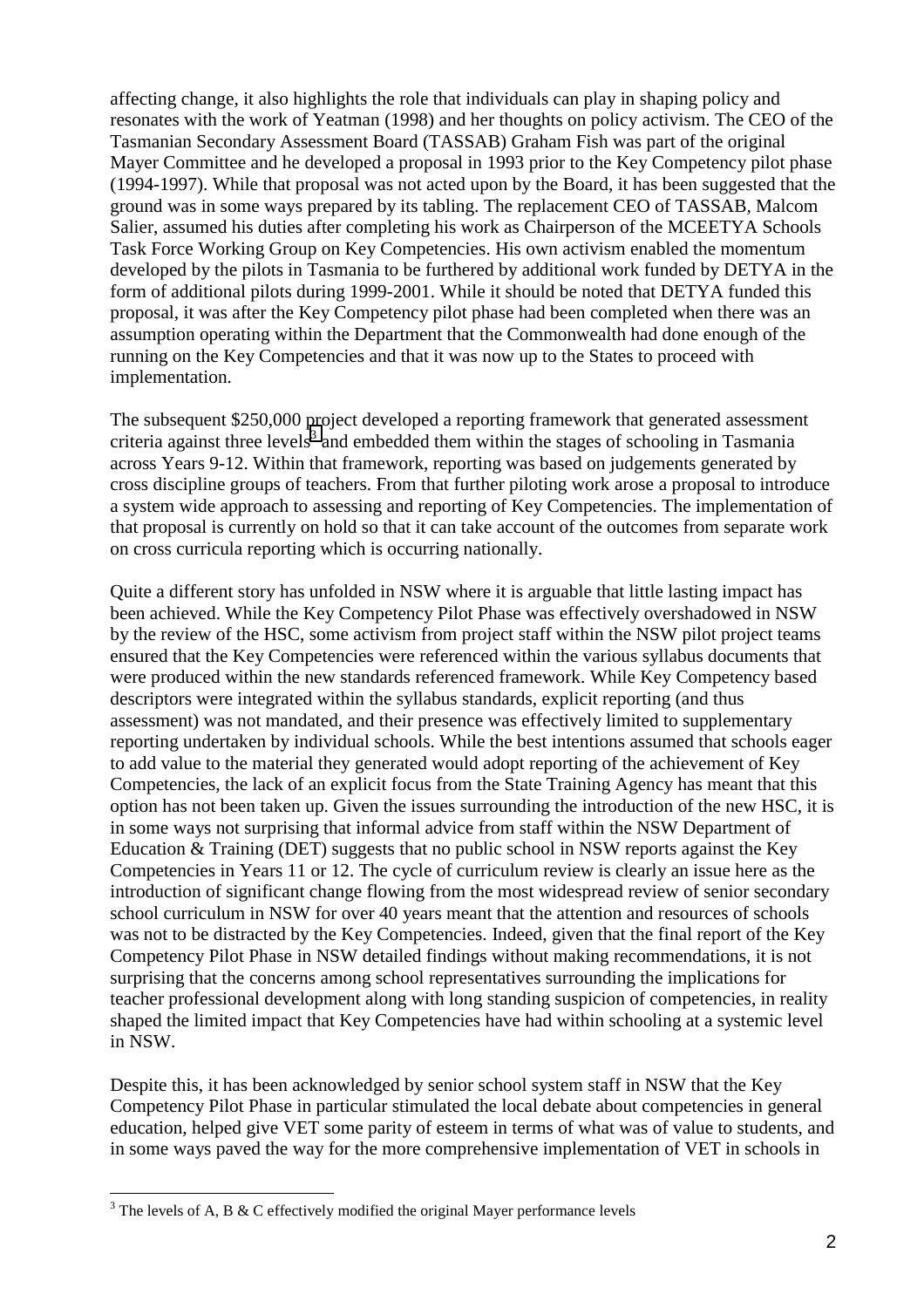that state. Indeed, some opinion suggests that the thinking around the Key Competency trials in NSW assisted with the transition to a standards-based assessment within the HSC. Though misunderstandings surrounding the Key Competencies have hampered implementation in both VET and schools, the factors influencing their inclusion or exclusion within school classroom practice appears to be driven more by the assessment and reporting frameworks in place, particularly in relation to post compulsory schooling qualifications such as the Higher School Certificate (HSC) in (NSW).

Its worth noting however, that despite the lack of attention within Years 11  $\&$  12 in NSW, there is some evidence that individual schools involved in the Pilot Phase continue to utilise the Key Competencies to some extent although the scope of this has not been fully explored.

Clearly, from these two examples at least, it is evident that considerable difference exists between the responses of state school systems to the Key Competency initiative, and while these differences have affected the shape of VET in each state to some extent, the more national approach to that sector has meant that the Key Competencies within VET have been ultimately driven by training packages and the responses of Registered Training Organisations to their delivery.

Indeed, it is arguably unfortunate that when the Key Competencies needed implementation support from the VET sector towards the end of 1996 and early 1997, ANTA's resources were understandably consumed by the development and implementation of the then new Australian Training Framework and training packages. Interestingly, one reason given for the lack of attention at this time was that it was felt that approaches to standards development were reasonably refined at the time and that Rumsey's (1995) view still held sway within ANTA. This view was that Key Competencies were an issue related to standards development, however this was contrary to the main findings of the Key Competency Pilots which saw implementation as a challenge more related to issues of teaching and learning as opposed to mapping with standards and curriculum development.

Within the VET sector, Down (2000) recently noted that knowledge and understanding of the Key Competencies is extremely variable among providers of VET training. Noting that the contextual nature of the Key Competencies makes their development within a Training Package framework simultaneously simple and complex, she also indicates that there is widespread confusion about the levels used in conjunction with the Key Competencies especially among the end-users of Training Packages (2000, p 20-24).

It can be argued that the current treatment of Key Competencies within Training Packages appears fundamentally flawed, and despite efforts to foreground their importance and relevance to teaching and learning, the lack of specific requirements to address them more explicitly has meant that they are effectively sidelined within VET practice.

While there is clear evidence of Key Competencies being addressed within publicly funded VET curriculum, it is more difficult to ascertain beyond the work of Down (2000) whether classroom practice has been affected and to what extent. I will now turn to the evolving employability skills agenda that may soon affect the treatment of generic skills within Australian VET.

# **The Rise of An Employability Skills Agenda**

Though the emergence of an Employability Skills agenda in Australia is directly linked to the funding of the 'Employability Skills for the Future Project' (ACCI & BCA 2002), it clearly has antecedents in a number of developments that have occurred since the completion of the Key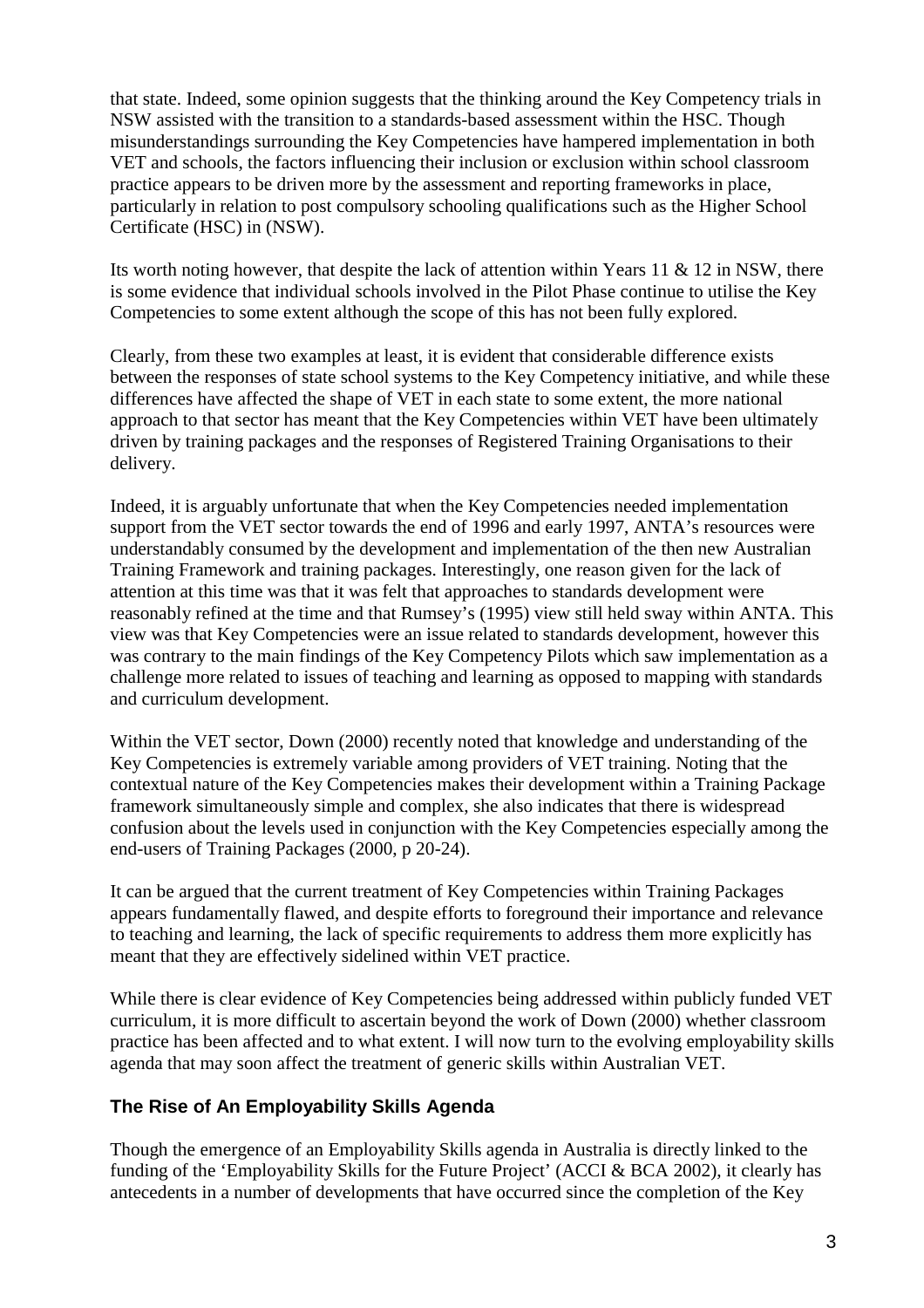Competency Pilot Phase in 1997. The report itself suggests that the Australian Chamber of Commerce & Industry (ACCI) and the Business Council of Australia (BCA):

'approached the Department of Education, Science and Technology (DEST) indicating that now was the desirable time to attain the views of industry which would then assist in the development of a comprehensive framework of employability skills relevant to the small, medium and large enterprises and able to support the needs of industry' (2002, p 6)

Although earlier discussions initiated by DEST (then DETYA) and ANTA sought to 'take stock' of work being conducted on the KCs and generic skills generally, ACCI and BCA were proactive in arguing for the need to take account more explicitly of industry views as they pertained to generic skills. One account of this development is that they raised the issue because they felt that the Commonwealth 'dropped the ball' in the way that the effort of implementation was not actively pursued.

The motivations of senior staff within ACCI & BCA to influence the policy system at that particular point in time are complex and difficult to ascertain. Clearly relevant are their views on the balance between technical and general skills within current VET policy settings. Also relevant are the dynamics of industry politics and matters of personal influence. Regardless, it is clear that a number of developments ensured that the issue of generic skills retained some weight among stakeholders within industry. Chief among those was the Australian Industry Group Report *Training for the Future* (AIG 2000), which had a significant effect on the relevance of generic skills, not only in terms of how employer demand for generic skills was clearly articulated within the report itself, but also in terms of the significance ascribed to it by a range of agencies and stakeholders in the VET system.

Clearly also influencing the views of industry was the extensive body of literature and opinion that considered the skills needs of industry in relation to emerging forms of work and work organisation. While similar trends had been identified at the time of Mayer and the development of the Key Competencies, views among stakeholders suggest that there is a common belief that these new skill demands have become more clearly visible and more justifiable in the scope and depth of their relevance to industry across and within industries. Despite contrary views from the literature (see for example Briggs & Kittay 2000, Livingstone 1999), there exists a solid body of work that points to changing patterns of skill use and demand within labour markets, patterns that identify growing demand for so called generic skills. The funding of the Employability Skills project late in 2000, can thus be viewed as an indication of industry becoming more adept at articulating clearly what it wants from the education & training system, and indicates yet again the willingness of government to deal with peak industry bodies outside the framework in place through Industry Training Advisory Bodies.

In the same way that the issue of generic skills had remained on the radar of industry groups and employers, the ongoing interest from within the NCVER is also worth noting. Advice from NCVER staff suggests that they were cognisant of market research from the USA (for example Carnevale & Rose 1998), local NCVER employer surveys and additional unpublished ACCI material that showed demand for so called generic skills not only from larger businesses, but also from SMEs. With the intention in part of providing some balance to any evolving approach, the NCVER funded a range of studies (Hagar 1998a, Moy 1999, Dumbrell et al 2001, Kearns 2001) in addition to including generic skills within the research priorities for projects funded through the National Research and Evaluation Committee (NREC). In the views of one senior staffer, the NCVER was 'wanting to move away from Mayer, to update it and renew it' (\*2, p 3) with the result that 'the push from NCVER and business has led to things getting back on track' (\*2, p 4)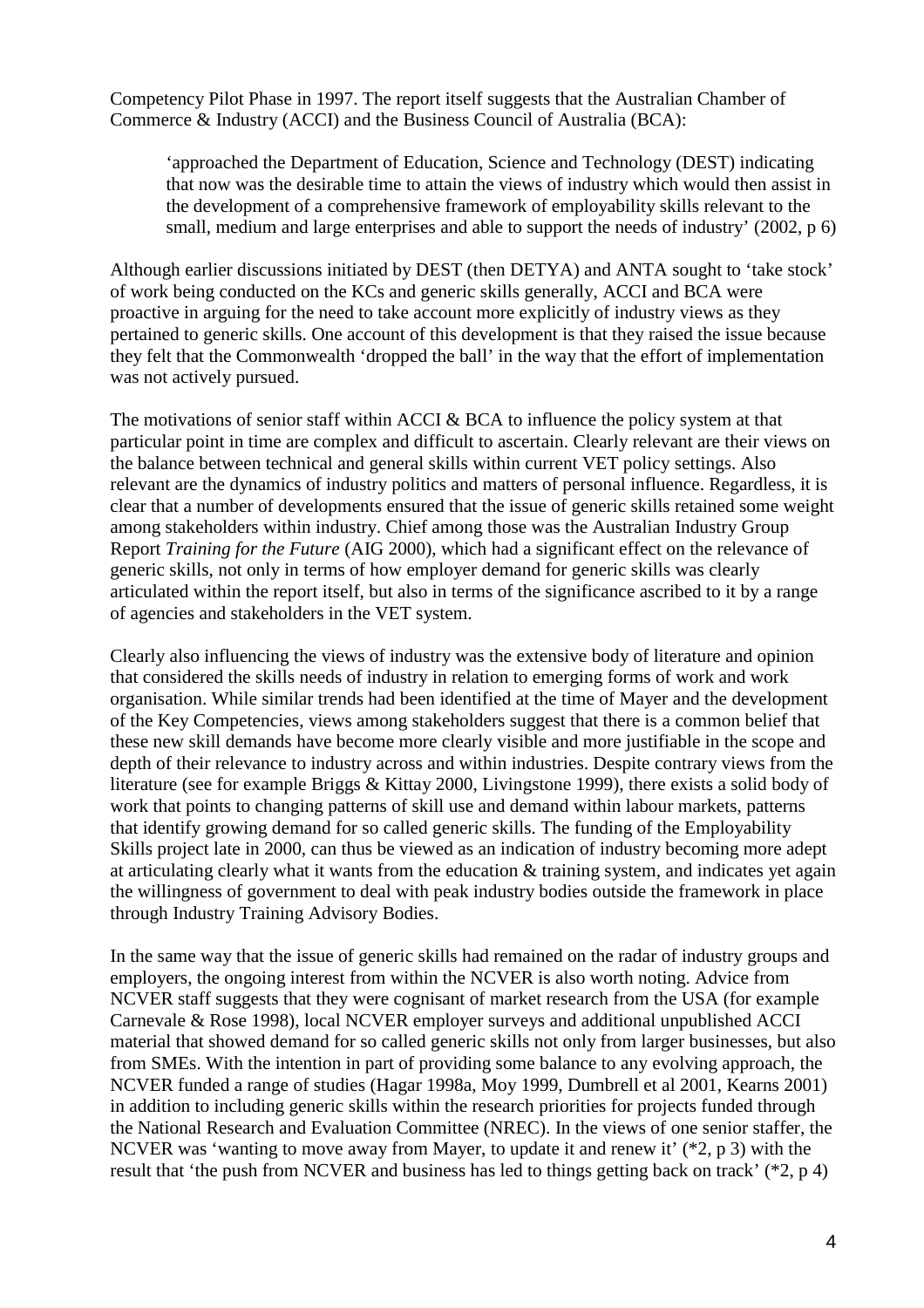These positions resonated with more broadly held opinions that the skills focus within VET is currently too sharply focussed on technical aspects. Whereas in the past so called generic skills might have been considered an added option, these developments suggest that they are becoming more mainstream, at least in the eyes of some stakeholders, and that the impetus for addressing them more meaningfully is now considered more urgent. While this position marginalises Mayer and his development of the Key Competencies to some extent, the more focussed demand from industry may have a greater effect, perhaps because of the greater demand, but also perhaps because industry is more clearly articulating to government what it wants. Thus the argument goes, if clearer statements come from business, then the leadership of schools and state training agencies will recognise the current demand in ways that they did not at the time of Mayer.

While this outcome might eventuate, the response of the states should not be underestimated. In the case of the VET sector at least, there appears to be more support from ANTA now than there was when the Key Competencies might have been more fully implemented.

Despite the significant ongoing work by Down (1997, 1998, 2000) and Down & Fechner (1997, 1998) it appears that ANTA has only recently been in a position to commit resources internally to rethink generic skills within the current training frameworks. While the ANTA discussion paper on general vocational qualifications (McDonald 2000) connected the issue of generic skills with that of pre-vocational training, it also noted that one of the reasons for the intractability of this issue is that 'it has proven difficult, if not impossible, to solve at one stroke all of the issues that are embedded within it' (2000, p 4). Notwithstanding that caution, the discussion paper clearly suggests the possibility of general vocational qualifications as well as the further development of approaches to embed the new employability skills within training packages.

So while generic skills appear on the verge of re-entering policy debates in a more substantive way, it is worth noting one of the conclusions of a recent international comparative study that analysed generic skills frameworks in 12 OECD countries (Trier 2001). This report argues that because of fundamental tensions between assessment and learning inherent in notions of generic skills, particular attention should be given to developing clear aims and objectives prior to developing innovations in learning and assessment. Relatedly, Cornford (2002) fears that the views of educators will once again be excluded by employers and policy makers as they consider generic skills afresh, and in doing so ignore the fact that generic skills is fundamentally about effective learning and transfer.

While the employability skills report is currently in draft form, the project has sought to develop:

- possible new requirements for generic employability competencies required by industry;
- clear definitions that will deal with inconsistencies of terminology;
- a report on the case studies that informed the project; and
- a proposed suite of employability skills including an outline of assessment, certification and reporting options.

It is arguable that the report appears to have been focussed more on issues of definition rather than more important questions of assessment and reporting. Indeed comments from persons associated with the project suggest that 'by being obsessed with definitional issues, and not involving teachers and their views', the project was 'in danger of creating a worse framework than that in put in place through Mayer'  $(*24, p 2)$ 

As at March 2002, the report was in the process of being approved by the Minister for Education, Training & Science, then would be released for consideration by the relevant sector stakeholders. While the report recommends that the November MCEETYA meeting should consider its recommendations, it appears that ANTA will use it alongside the recent (NREC) projects and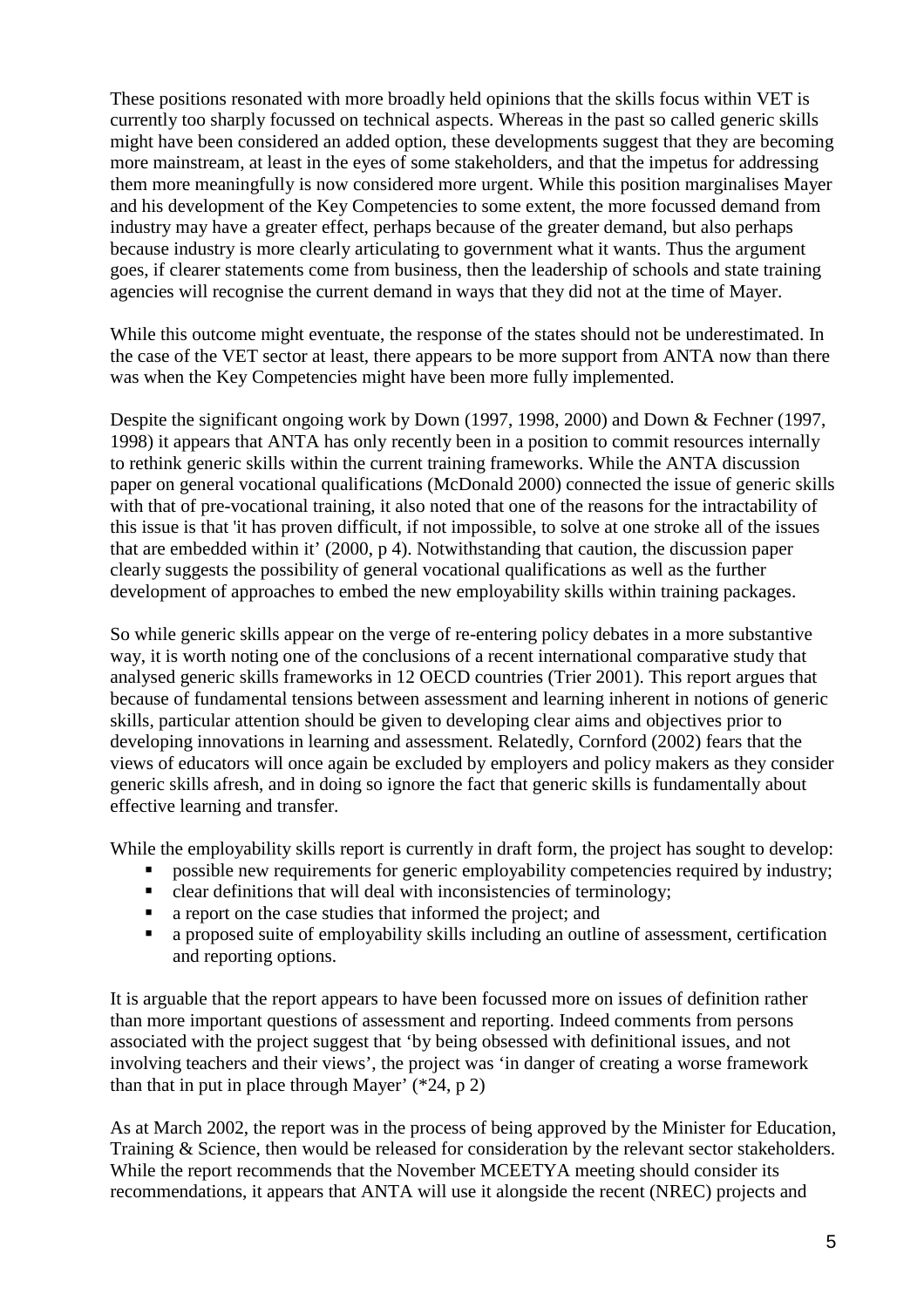other work separately commissioned on employability skills within training packages to develop a policy approach that will be presented to the National Quality Training Committee (NQTC). Hopefully, some debate will occur prior to policy decisions being made.

# **The Policy Process: What do the Key Competencies Tell Us?**

The story of the Key Competencies, and generic skills more generally, reflects many general understandings about policy and policy making evident in the literature, albeit within a specifically Australian context that is unmistakably shaped by the different forms of federalism that operate in schools, VET and universities (Lingard 1995). So what does the policy literature say, and how does that assist us in thinking about generic skills within Australian education & training?

Within the literature on policy and policy analysis, policy is generally considered to be more than the substantive actions, products or texts of a particular administration or government. Ball (1994) in identifying policy as both text and discourse warns against 'making unexamined assumptions about policy as things; policies are also processes and outcomes' (1994, p 15). The ambiguity inherent in such a claim is acknowledged by Ball himself who concedes his 'own theoretical uncertainties about the meaning of policy', and suggests that 'one of the conceptual problems lurking within much policy research and policy sociology is that more often than not analysts fail to define conceptually what they mean by policy' (1994, p 15). Taylor et al (1997) have attempted to clarify some of these uncertainties by making some general observations about policy that highlights a range of themes relevant to the Key Competency story. They suggest that:

- Policy is more than the text.
- Policy is multi dimensional.
- Policy is value laden.
- Policies exist in context.
- Policy making is a state activity.
- Policies in different fields interact.
- Policy implementation is never straightforward.
- Policies result in unintended as well as intended consequences (1997, p 15).

While these generalisations are of use in establishing some boundaries around the concept of policy, it also demonstrates that policy is not a static entity and that the scope of the definition is broad. Ball (1994) for example believes that we can see policies as 'representations which are encoded in complex ways (via struggles, compromises, authoritative public interpretations and reinterpretations) and decoded in complex ways (via actors' interpretations and meanings in relation to their history, experiences, skills, resources and context' (1994, p 16).

Taylor et al (1997) have highlighted the politics of policy. They suggest that 'politics is involved in the recognition of a problem which requires a policy response, through the formulation and implementation stages, including changes made along the way' (1997, p 24). On occasion, political conflicts embedded in policy statements can 'drive disputes to lower levels and result in a myriad of adjustments, compromises, and continued periodic conflicts' (Yeatman 1998, p 25) as witnessed by my own unsuccessful attempts at introducing a more meaningful approach to integrating Key Competencies into the agriculture training package in 1997.

The politics of the policy process also plays itself out through the practical consequences of particular policies being less important to policymakers than articulating positions and building alliances (Elder and Cobb 1983). Relatedly, Yeatman (1990) has noted that social policies 'are not responses to actual problems already formed and 'out there', but that they 'constitute the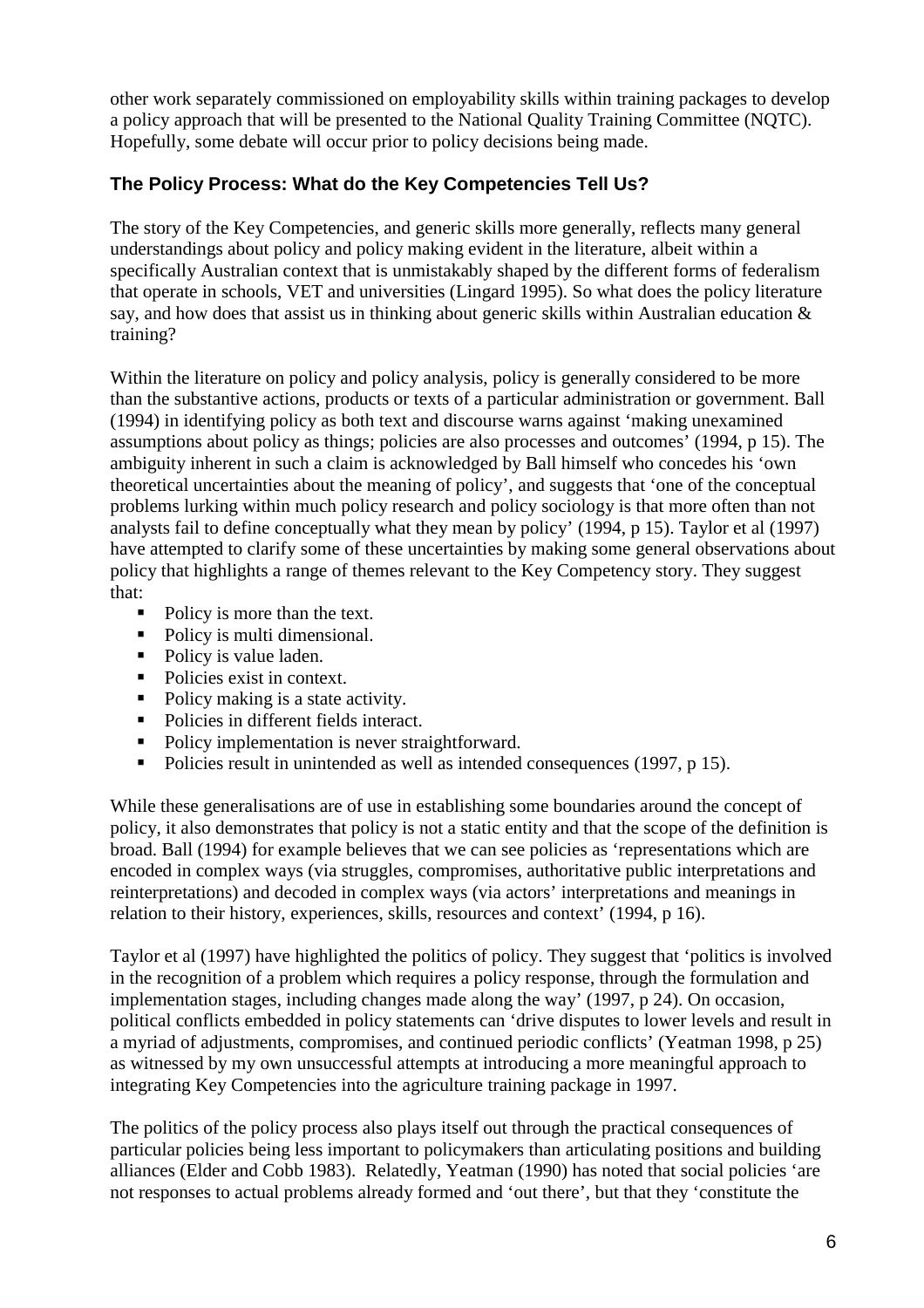problems to which they seem to be responses'. In this way, they 'are involved in problem setting, the setting of agendas' (1990, p 158). Stronach & MacLure (1997) reinforce this perspective in suggesting that what counts as a 'policy solution' is increasingly being driven by a desire to be seen to act by answering symbolically to 'a need to dramatise a political response' rather than solve a problem (1997, p 88). These conceptions of policy resonate most strongly with some readings of the generic skills agenda, and suggest caution when considering the real nature the demand for such skills.

It is clear from the literature that policy is far too complex to be defined and achieved in simple technicist ways, and that while paternalistic and control-oriented models of policy have by no means disappeared, they have lost legitimacy (Yeatman 1998, p 24).

Policy is then more than a substantive text or document. Policies are 'always incomplete insofar as they relate or map on to the wild profusion of local practice' (Ball 1994, p 10). Such poststructuralist perspectives also consider policy to be rearticulated and re-contextualised across the policy cycle (Fulcher 1989) where knowledge from practice may feed into ongoing modifications to the policy text (Taylor et al 1997). In this way, conceptions of policy processes are often complicated by the reality that they are occurring in a number of different arenas (Fulcher 1989) in a number of different ways. This interpretation of policy is particularly relevant to the generic skills agenda in Australia, where in a number of cases across the states and territories, generic skills are given statues and value in substantive policy texts without the corresponding resources and focus in practice. Thus policy on Key Competencies has evolved differently in each context and continues to evolve as it is reinterpreted and reapplied.

When considering policy as a process, the role of individuals within that process is highlighted. Yeatman (1998) suggests that for the conception of policy as a policy process to be possible, the work of the state administration has to be conceived democratically. In that way, the personal agency of individuals at all stages of the process is put in the foreground. Ball (1993) has noted that when the delivery of policy is 'seen to be contingent on the culture and practice of the providers and service deliverers', it is possible to see them as 'central to ensuring that policy gets delivered in ways which make sense to those who use it' (1993, p 67). This has neither always been the case in the development of local VET policy, nor specifically in relation to generic skills for example, in terms of their representation within competency standards.

In addition to the issue of agency, there is also the question of context. Where does the policy process begin and end? Within their conception of the policy cycle, Bowe et al (1992) refer to three inter-related contexts, p the context of policy text production, the context of practice and the context of influence (1992, p 20). Ball (1994) extends this framework by adding the context of outcomes and the context of political strategy. Clearly then, a richer understanding of policy recognises that there are multiple contexts of policy (Ball 1994) that involve the participation of 'all those involved in policy all the way through points of conception, operational formulation, implementation, delivery on the ground, consumption and evaluation' (Yeatman 1998, p 43). Thus as noted by McIntyre and Wickert (2000), 'policy is a dynamic process that engages multiple participants in a range of contexts' (2000, p 163).

It is worth noting also that in the last decade in particular, policy activity has increased markedly. Yeatman (1998) notes that 'the areas of social life which are subject to "policy" have grown extraordinarily' (1998, p 18) and McIntyre & Wickert (2000) have identified similar sentiments in the literature reflecting policy 'hysteria' (Stronach & Morris 1994); 'turbulence' and 'epidemic' (Levin 1998); 'waves of reform' (Stronach & MacLure 1997) and 'rage' (Silver 1990). McIntyre & Wickert see this intensification of policy activity as being reflective of 'the challenges of postmodernity' (2000, p 162), and cite Hargreaves (1996) who has recognised that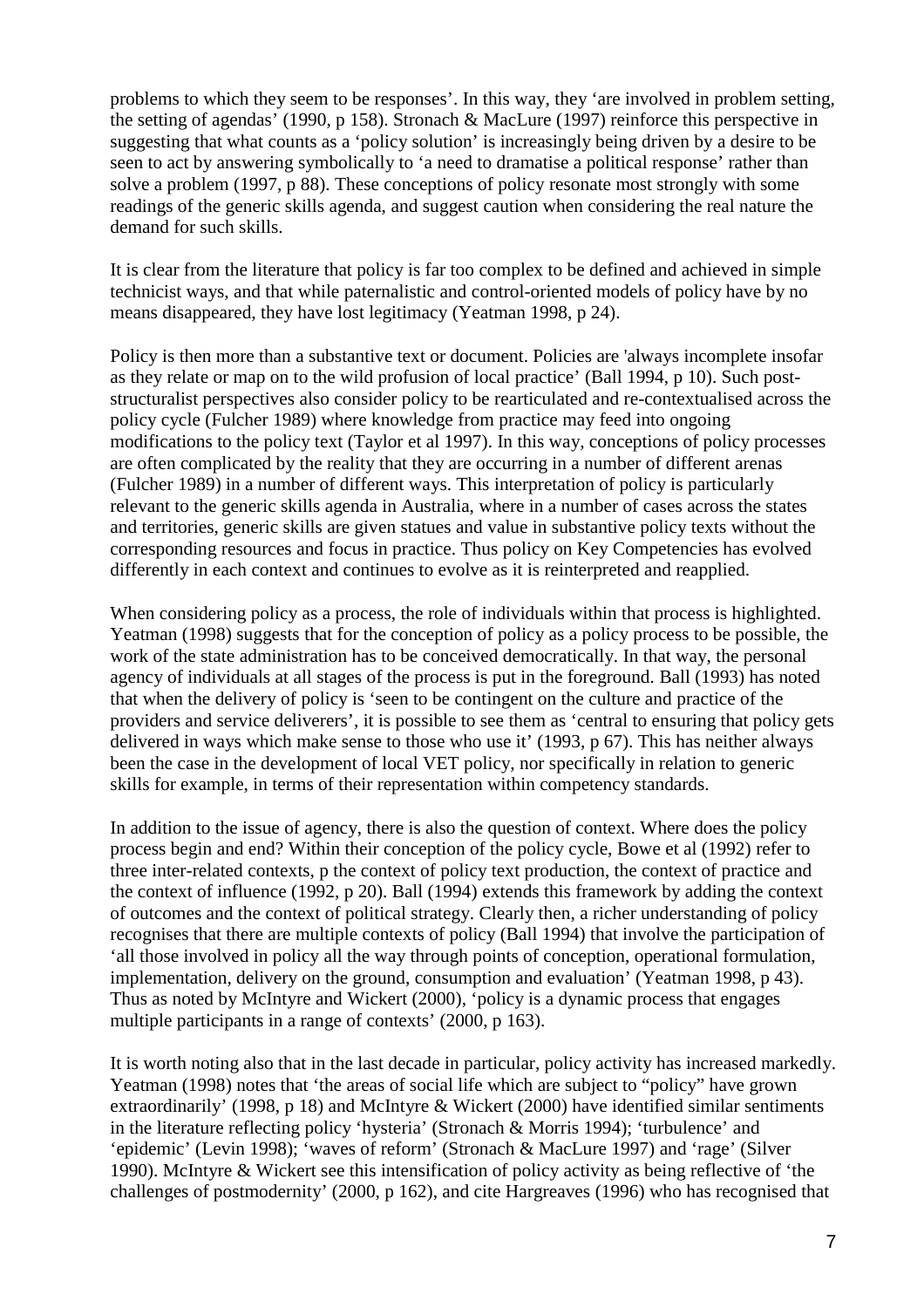policy has become part of the moving mosaic of the postmodern performance. This phenomenon is well known to VET practitioners in Australia.

Thus the story of the Key Competencies and Employability skills resonates in many ways with the literature. The process of developing a generic skills agenda in Australian VET has not been a discrete and rational phenomenon. With generic skills, industry and government have been in the business of managing policy as it has shifted, gained and lost favour, and been redefined across contexts.

# **Aspects of the Current International Context**

The return of a generic skills agenda within Australian VET has some interesting parallels with current international developments. Since the end of 1997 the OECD through its DeSeCo Project has been grappling with the question, 'Beyond reading, writing and computing, what competencies and skills are relevant for an individual to lead a successful and responsible life and for society to face the challenges of the present and future?' (Rychen, 2001).

This ambitious effort reflects the OECD's recent shift away from reporting on educational outputs (i.e. qualifications and years of schooling attained) to a focus on educational outcomes (i.e. skills and attributes developed). Governments are clearly interested in ways of analysing the effectiveness of their policies, and the development of indicators to inform international comparisons among OECD member countries is not a phenomena restricted to education. Indeed, despite doubts about the conceptual soundness of indicator programs, the reality of indicator work is that it provides national government with 'hard facts' with which to argue for investments in particular programs. While indicators have in effect thus provided a context of reform for national governments, there remains resistance among member countries to the idea that indicators might also provide the content of national reforms, a concern acknowledged locally within the NCVER.

The significance of the DeSeCo project was recently illustrated at the  $2<sup>nd</sup>$  International DeSeCo symposium through the presence of senior representatives from a range of international organisations. UNESCO and other UN agencies, the ILO, the World Bank, the European Union, and APEC all had delegates at the conference along with most OECD member countries. What was apparent from the symposium presentations was that key agencies such as the ILO and the World Bank are increasingly integrating targets related to skills and education within the projects that they negotiate with client countries. Frameworks that include cross curricula outcomes are being encouraged, as witnessed by the ILO and its Model Core Work Skills (MCWS) project and the ongoing development of Regional Model Competency Standards (RMCS) under development through projects in Eastern Europe, Latin America and Southern Africa.

These developments suggest that debates surrounding generic skills / key qualifications / cross curricula outcomes are likely to continue, particularly as the rhetoric surrounding 'knowledge workers', 'high performance workplaces' and 'the new economy' continue to feature in the literature surrounding education and training. Indeed the work occurring through DeSeCo has provided a reference point for the Commonwealth that has in the past shown itself to be willing to draw on work from the OECD.

Notwithstanding these developments, it is worth noting, as has Kearns (2001), that there is evidence from around the world of a broad spectrum of unresolved issues in integrating generic skills successfully in teaching and learning strategies, both in VET and school institutions, as well as the workplace. Lets hope that some of these issues are more fully explored before another incomplete framework is introduced.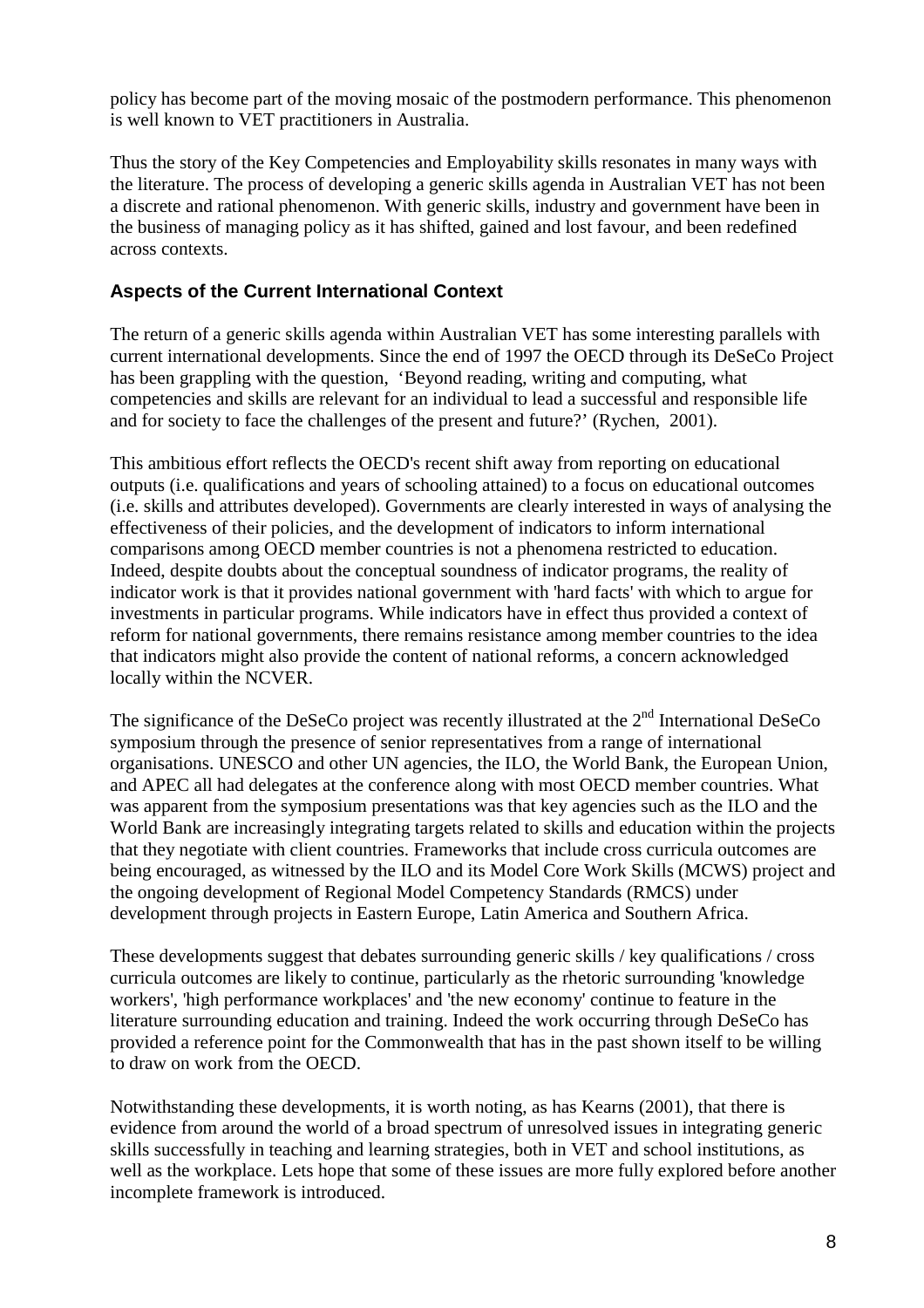#### **Bibliography**

- AIG (2000) *Training to compete, the training needs of industry*, report to the Australian Industry Group (AIG) by Allen Consulting Group, Melbourne, Australian Industry Group.
- ACCI & BCA (draft January 2002) *Employability Skills for the Future*, a report to the Department of Education, Science and Technology, the Australian Chamber of Commerce & Industry (ACCI) and the Business Council of Australia (BCA), Canberra.
- Ball, S. (1994) *Education Reform, A Critical and Post-Structuralist Approach*, Buckingham, Open University Press.
- Ball, S. (1993) 'What is policy, texts, trajectories and toolboxes', *Discourse*, Vol. 13, no.2, 10- 18.
- Briggs,C. & Kittay, J. (2000) 'VET, Skill Formation and the Labour Market: an overview of the Major Contemporary Studies', Working Paper No. 1 for the *Future of Work Project*, NSW Board of Vocational Education & Training (BVET), Sydney.
- Carnevale, A. & Rose, S. (1998) *Education for what? The new office economy*, Educational Testing service, New Jersey.
- Cornford, I. (2002) 'Generic competencies, A review of some recent literature and analysis from an historical perspective', working paper from the Research Centre for Vocational Education & Training (RCVET) at the University of Technology, Sydney, available at http, p//www.rcvet.uts.edu.au/working.htm
- Down, C. M. (2000) 'Key Competencies in Training Packages', National Centre for Vocational Education Research Annual Research Update Conference 2000, Leabrook, NCVER.
- Down, C. M. (1998) 'Maximising learning: Integrating the Key Competencies into VET practice', 6th Annual International Conference on Post-compulsory Education and Training, *Vocational Knowledge and Institutions: Changing relationships*, Surfers Paradise, Centre for Learning and Work Research, Faculty of Education, Griffith University.
- Down, C. M. (1997) 'Tapping into Commonsense and Experience: Using the Key Competencies to Enhance Workplace Experience', Australian Vocational Education & Training Research Association (AVETRA) Annual Conference, Sydney.
- Down, C., S. Fechner, et al. (1997) *Tapping into Commonsense and Experience: Using the Key Competencies to enhance workplace practice*, Melbourne, Australian Competency Research Centre.
- Down, C., S. Fechner, et al. (1998). *Maximising Learning, p Incorporating the Key Competencies into National Training Packages*. Melbourne, Department of Employment, Education, Training and Youth Affairs, Office of Training and Further Education and Australian Competency Research Centre.
- Dumbrell, T. et al (2001) *New skills in process manufacturing*, Leabrook, National Centre for Vocational Education Research.
- Fulcher, G. (1989) *Disabling Policies? A Comparative Approach to Education Policy and Disability*, London, Falmer Press.
- Hager, P. (1998) *Developing Judgement: A proposal for facilitating the implementation of the Key Competencies,* Sydney, NSW Department of Training and Education Co-ordination.
- Hager, P. (1998a) *Learning in the workplace: Review of research* Leabrook, National Centre for Vocational Education Research.
- Hargreaves, A. (1996) 'Transforming knowledge, blurring the boundaries between research, policy and practice', *Educational Evaluation and Policy Analysis* 18, 2, p 105-22.
- Kearns, P. (2000) *Generic Skills for the New Economy, p A Review of Research Relating to Generic Skills,* Leabrook, National Centre for Vocational Education Research.
- Lingard, B. et al (1995) 'Federal/State mediations in the Australian national education agenda: From the AEC to MCEETYA 1987-1993', *Australian Journal of Education*, Vol. 39, No. 111, 1995.